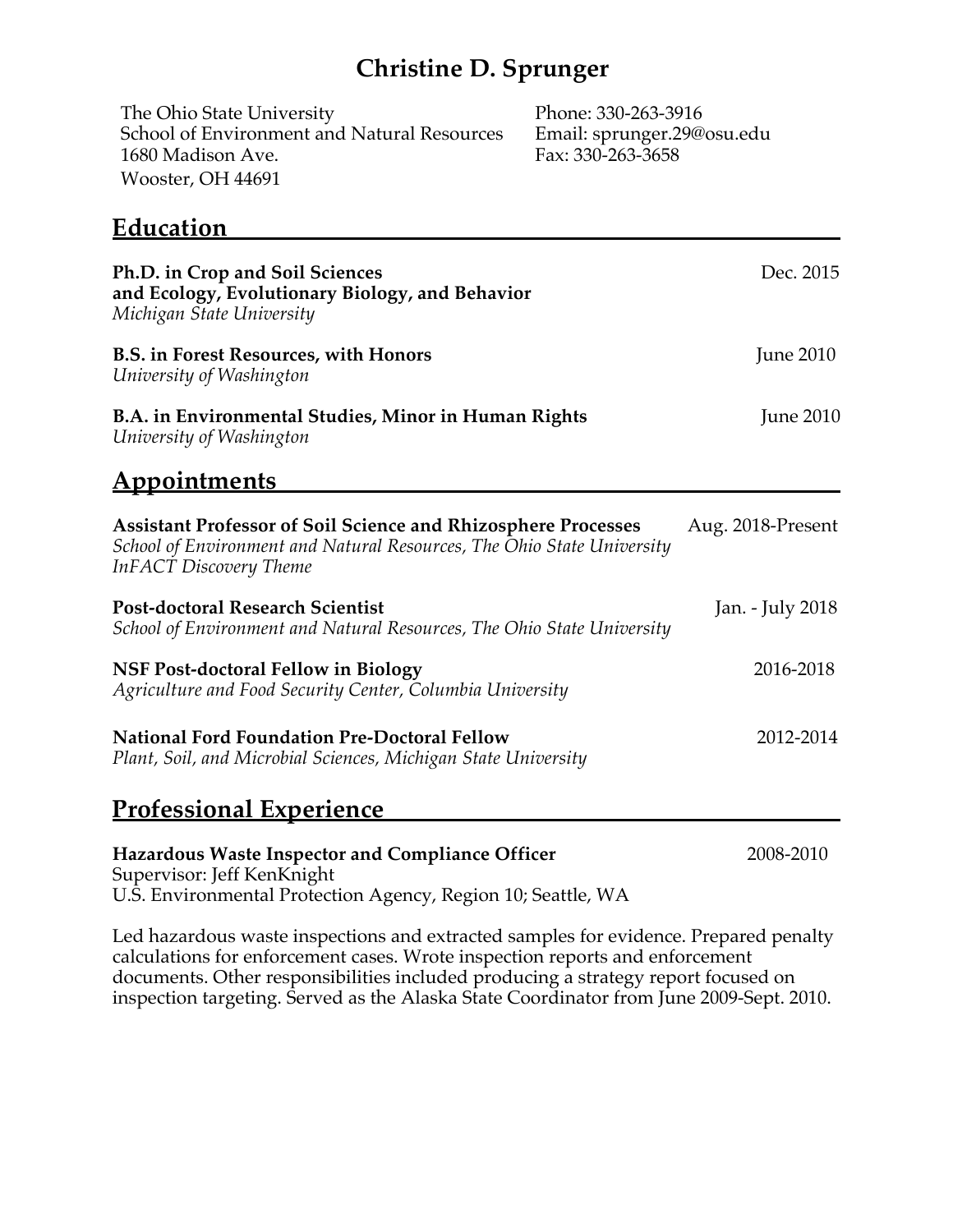## **Publications**

\*denotes Sprunger lab advisee <sup>+</sup>denotes student co-author/mentee in collaborative lab

#### *Under Review*

\*Martin, T.K. and **C.D. Sprunger**. Sensitive measures of soil health reveal carbon stability across a management intensity and plant biodiversity gradient. *In Revision Frontiers in Soil Science. Special Issue: Soil Health and Security.* 

#### *Published*

*20.* \*Martin, T. and **C.D. Sprunger.** 2022. Redefining soil food web structure and function in annual row-crop systems: How can nematode communities infer soil health? *Applied Soil Ecology.* https://doi.org/10.1016/j.apsoil.2022.104553

19. Wade, J., S.W. Culman, C.K. Gasch, C. Lazcano, G. Maltais-Landry, A. J. Margenot, \*T.K. Martin, T. S. Potter, W.R. Roper, M.D. Ruark, **C.D. Sprunger**, M.D. Wallenstein. 2022*.* Rigorous, empirical, and quantitative: a proposed pipeline for soil health assessment. *Soil Biology and Biochemistry.* https://doi.org/10.1016/j.soilbio.2022.108710

18. \*Martin, T., S.W. Culman, and **C.D. Sprunger.** 2022*.* Quality or Quantity? Determining the impact of fine root traits on soil health in row-crop agriculture. *Journal of Soil Science and Plant Nutrition.* https://doi.org/10.1007/s42729-022-00811-1

17. \*Martin, T., J. Wade., \*P. Singh, and **C.D. Sprunger.** 2022*.* The integration of nematode communities into the soil biological health framework by factor analysis. *Ecological Indicators. 136, 108676.* https://doi.org/10.1016/j.ecolind.2022.108676

16. \*Martin, T. and **C.D. Sprunger**. 2021*.* Belowground dynamics influence nitrogen cycling and crop productivity in diversified corn systems. *Frontiers in Sustainable Food Systems. 5:705577.* https://doi.org/10.3389/fsufs.2021.705577

• Invited paper for special issue on Ecological Nutrient Management as a Pathway to Zero Hunger.

15. Mestelan, S., N. Smeck, **C.D. Sprunger**., **+**A. Dyck, and W. Dick. 2021*.* Four decades of continuously applied tillage or no-tillage on soil properties and soil morphology. *Agrosystems, Geosciences, & Environment, 4(3),* e20195. https://doi.org/10.1002/agg2.20195

14. **Sprunger, C.D.**, S.W. Culman, L. Deiss, C. Brock, and D. Jackson-Smith. 2021*.* Which management practices influence soil health in Midwest organic corn systems? *Agronomy Journal. 113:5,* 4201-4219. http://dx.doi.org/10.1002/agj2.20786

13. Chaganti, V.N., S.W. Culman, C. Herms, **C.D. Sprunger,** C**.** Brock, A. Leiva Soto**+**., and D. Doohan. 2021*.* Base cation saturation ratios, soil health, and yield in organic field crops. *Agronomy Journal. 113:5, 4190-4200.* https://doi.org/10.1002/agj2.20785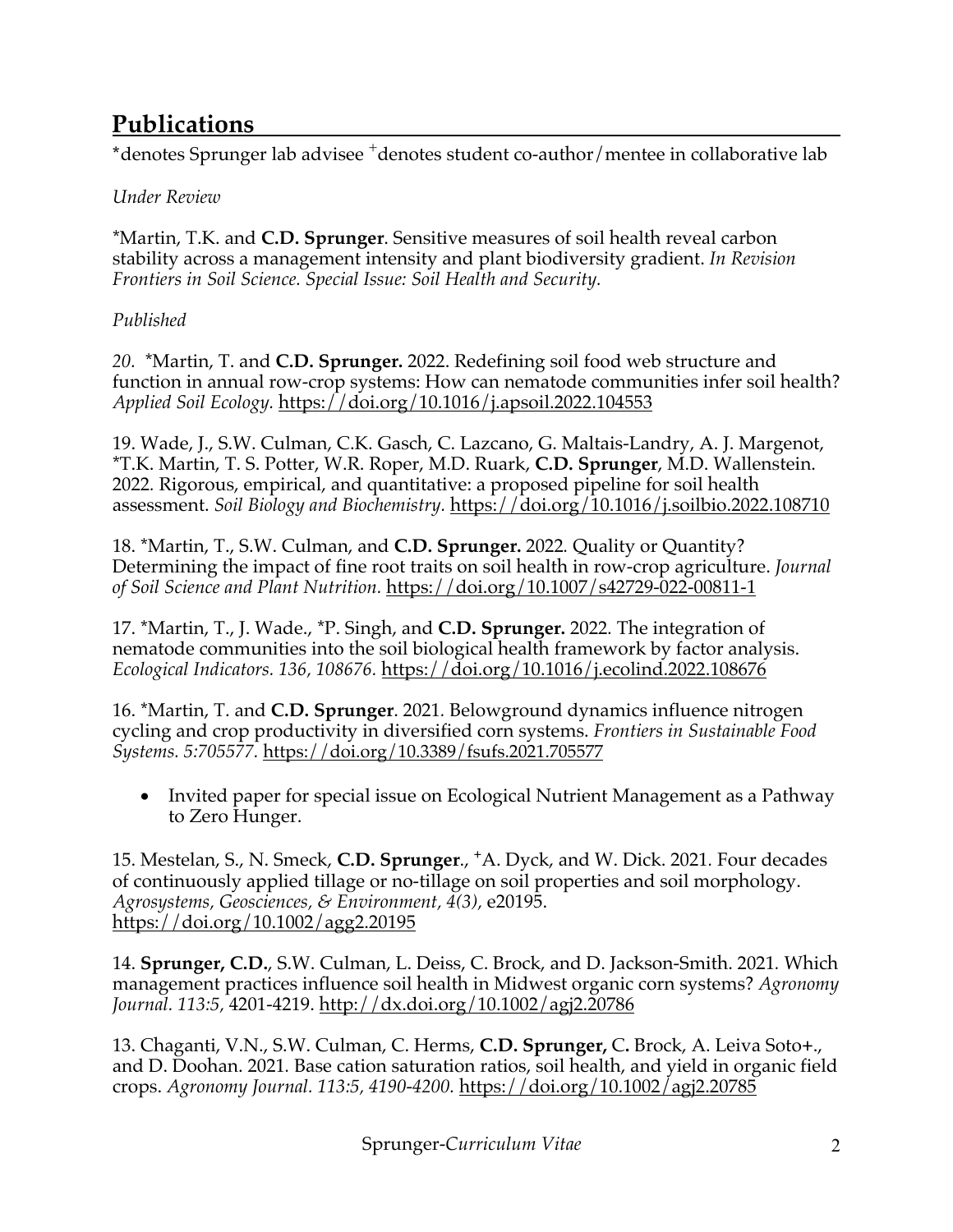12. Culman, S.W., Brock, C., Doohan, D., Jackson-Smith, D., Chaganti, V.N., Herms, C., Kleinhenz, M., **Sprunger, C.D.,** and Spargo, J. 2021*.* Base cation saturation ratios vs. sufficiency level of nutrients: a false dichotomy in practice. *Agronomy Journal, 113:6, 5623-5634*. https://doi.org/10.1002/agj2.20787

11. \*Martin, T. and **C.D. Sprunger.** 2021. A meta-analysis of nematode community composition across soil aggregates: Implications for soil carbon dynamics. *Applied Soil Ecology, 168,* 104143. https://doi.org/10.1016/j.apsoil.2021.104143

10. O'Neill**,** B.E., **C.D. Sprunger** and G.P. Robertson. 2021*.* Do soil health tests match farmer experience? Assessing biological, physical, and chemical indicators in the upper Midwest United States. *Soil Science Society of America Journal, 85,* 903-918. https://doi.org/10.1002/saj2.20233.

• **Featured in CSA News June 2021 Issue:** https://acsess.onlinelibrary.wiley.com/doi/10.1002/csan.20463

9. Lin, E., **C.D. Sprunger,** and **<sup>+</sup>**J. Hwang. 2021*.* The Farmer's Battlefield: Traditional ecological knowledge and unexploded ordnances in Cambodia. *Agriculture and Human Values*, *38,* 827-837. https://doi.org/10.1007/s10460-021-10195-0.

8. **Sprunger, C.D. \***T. Martin, and \*M. Mann. 2020*.* Systems with greater perenniality and crop diversity enhance soil biological health. *Agricultural and Environmental Letters, 5,* e20030. https://doi.org/10.1002/ael2.20030.

- **Awarded 'Featured Article' for issue**
- **Featured in CSA News March 2021 Issue:** https://acsess.onlinelibrary.wiley.com/doi/full/10.1002/csan.20414.

7. **Sprunger, C.D.**, S.W. Culman, Peralta, A.L. DuPont, S.T., Lennon, J.T., and Snapp, S.S. 2019. Perennial grain crop roots and nitrogen management shape soil food webs and soil carbon dynamics. *Soil Biology and Biochemistry, 137*, 107573. https://doi.org/10.1016/j.soilbio.2019.107573

6. **Sprunger, C.D.,** S.W. Culman, M. Thuita, C.A. Palm, and B. Vanlauwe. 2019. Longterm application of low C:N residues enhances maize yield and soil nutrient pools across Kenya. *Nutrient Cycling in Agroecosystems, 114,* 261-276. https://doi.org/10.1007/s10705-019-10005-4

5. **<sup>+</sup>**Pugliese, J.Y., S.W. Culman, and **C.D. Sprunger**. 2019. Grain and forage harvest of a perennial grain crop, Kernza (*Thinopyrum intermedium)*, increases its productivity and soil nutrient cycling. *Plant and Soil, 437,* 241-254. https://doi.org/10.1007/s11104-019- 03974-6

4. **Sprunger, C.D.,** S.W. Culman, G.P. Robertson, and S.S. Snapp. 2018*.* How does nitrogen and perenniality influence belowground biomass and nitrogen use efficiency in small grain cereals? *Crop Science, 58, 2110-2120.* https://doi.org/10.2135/cropsci2018.02.0123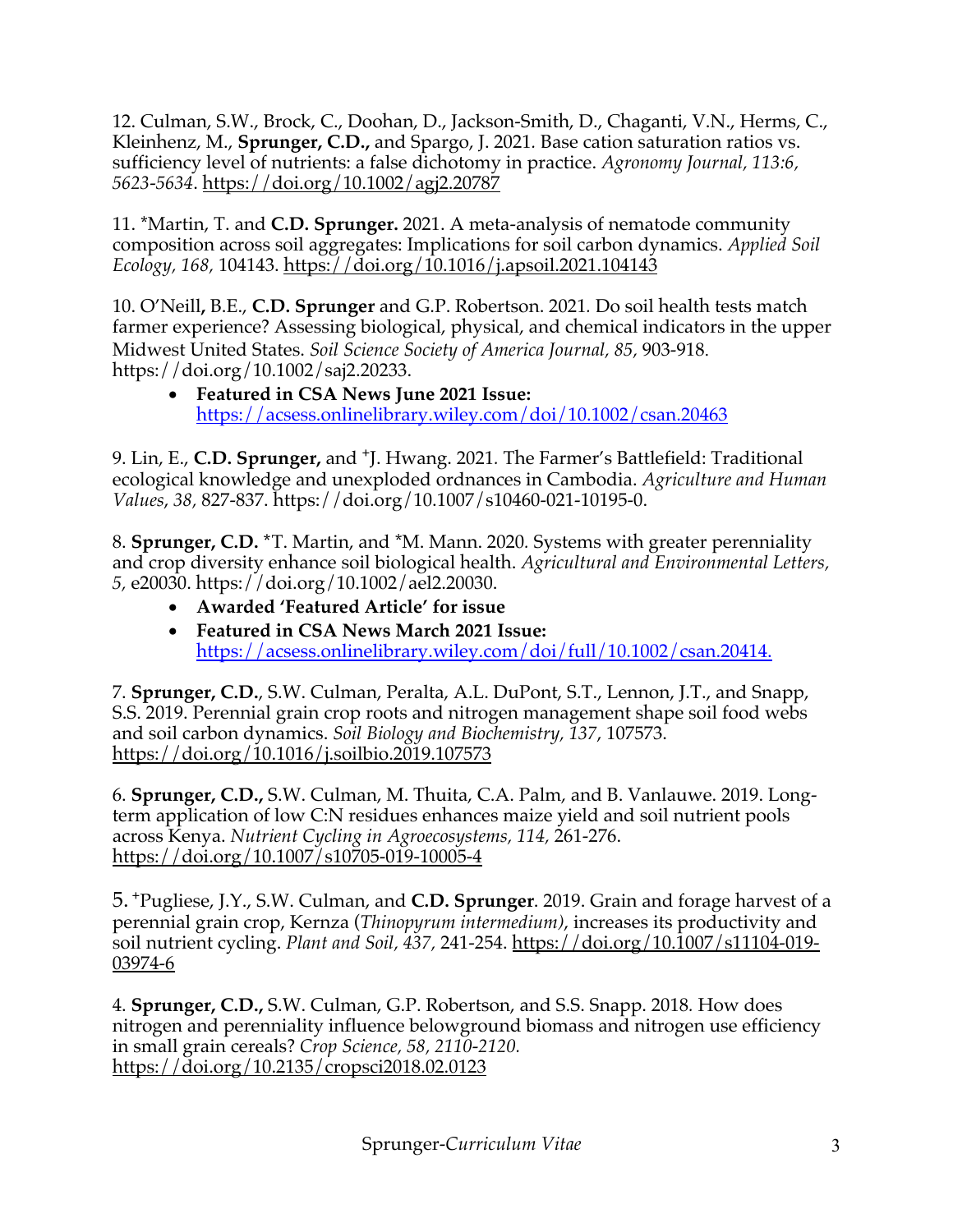3. **Sprunger, C.D.,** S.W. Culman, G.P. Robertson, and S.S. Snapp. 2018. Perennial grain on a Midwest Alfisol shows no sign of early soil carbon gain. *Renewable Agriculture and Food Systems,* 33, 360–372. https://doi.org/10.1017/S1742170517000138

2. **Sprunger, C.D.** and G.P. Robertson. 2018*.* Early accumulation of active fraction soil carbon in newly established cellulosic biofuel systems. *Geoderma, 318,* 42-51. https://doi.org/10.1016/j.geoderma.2017.11.040

1. **Sprunger, C.D.,** L.G. Oates, R.J. Jackson and G.P. Robertson. 2017. Plant community composition influences fine root production and biomass allocation in perennial bioenergy cropping systems of the upper Midwest, USA. *Biomass and Bioenergy, 105,*  248-258. http://dx.doi.org/10.1016/j.biombioe.2017.07.007.\

#### *In Preparation:*

\*Singh, P., N. Kawa., and **C.D. Sprunger**. Linking soil health indicators to farmer perceptions of soil health. *To be submitted to Journal of Soil and Water Conservation (Summer 2022).* 

Keiser, A., Palmer, C., **C.D. Sprunger**. Changing the narrative: Applying soil ecological principles to restore soil health. *To be submitted to Plos One.* 

**Sprunger, C.D.** \*Martin, T.K., \*Mammana, C., and \*Mann, M. Soil protein: a key indicator of soil health and nitrogen management. *To be submitted to Soil Science Society of America Journal (Fall 2022).*

**Sprunger, C.D.,** \*M. Mann, and S.W. Culman. Tillage intensity and crop rotational diversity drive aggregate stability on organic farms across the Eastern Corn Belt. *To be submitted to Organic Agriculture (Fall 2022).* 

### **Book Chapters**

**Sprunger, C.D.** \*Martin, T.K., and \*Singh, P. Integrating perennials into agroecosystems for enhanced soil biodiversity and long-term sustainability. *Submitted.* Biodiversity and Bioeconomy. K. Singh (Ed.). Elsevier, Amsterdam, Netherlands.

### **Published Datasets**

**Sprunger, C. D**. and G. P. Robertson. 2018. Data from: Early accumulation of active fraction soil carbon in newly established cellulosic biofuel systems. *Dryad Digital Repository.* https://doi.org/10.5061/dryad.7jq46.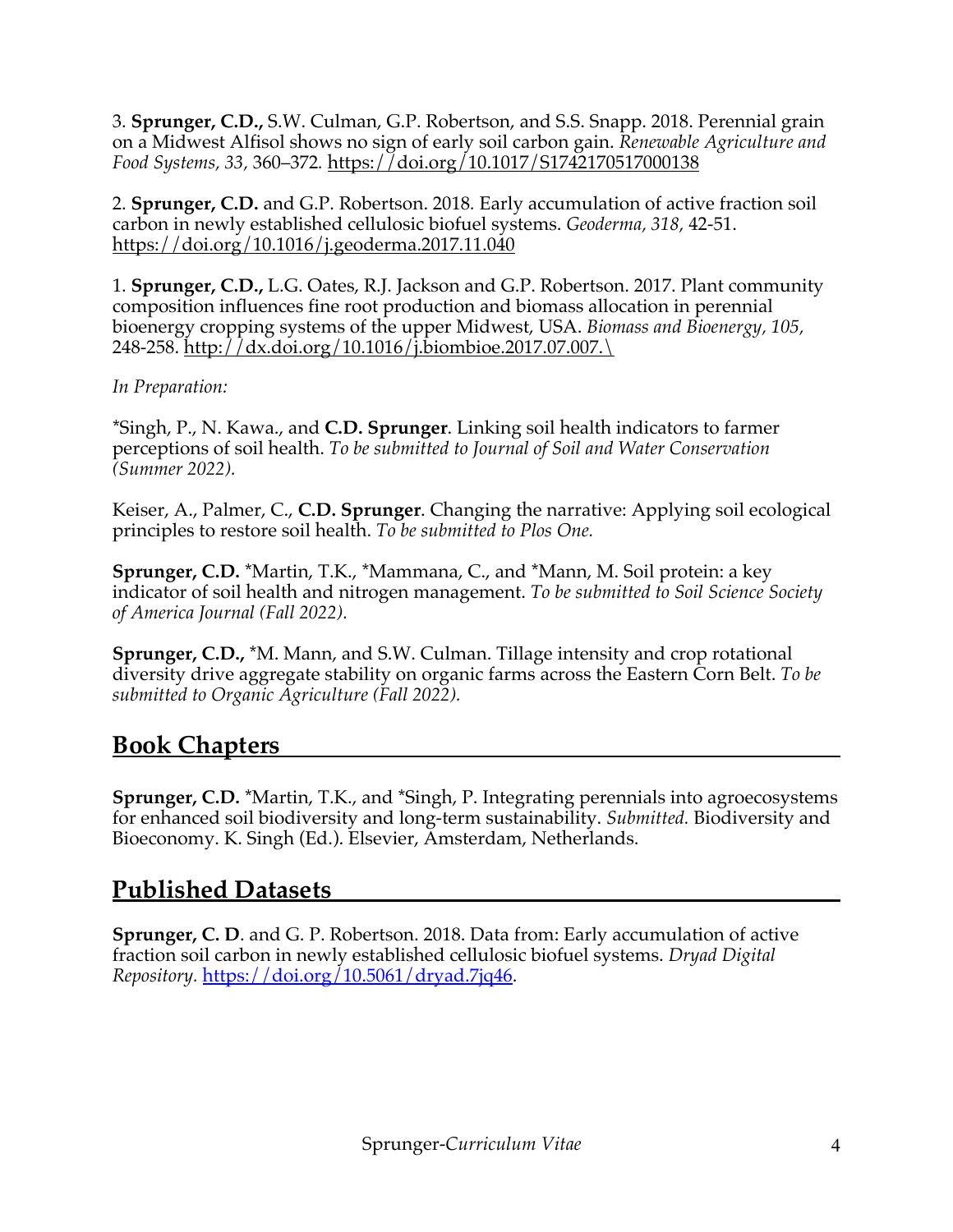## **Competitive Grants**

#### *Submitted Grant Proposals:*

**Sprunger, C.D.** Bridging soil biodiversity and soil health through the quantification of nematodes and other dynamic soil properties. Soil Science Collaborative Research. USDA NRCS. \$265,680.35. Submitted April 2022 via Michigan State University.

Haddad, N., B. Basso, S. Evans, A. Kravchenko, D. Landis, J. Lau, G.P. Robertson, **C. Sprunger**, P. Zarnetske. LTER: KBS – Revealing ecological and social mechanisms of resilience in agroecological systems. NSF LTER. \$7,650,000. Submitted March 2022 via Michigan State University.

Chiavegato, M., N. Bello, S. Lyon, **C. Sprunger**. Effects of grazing and flooding on nitrogen stocks and losses. NC SARE. \$249,984. Submitted March 2022.

#### *Active grants:*

**Sprunger, C.D.,** C. Cordova, Y. Lin. 2022-2024. Assessing a suite of indicators to predict soil carbon trajectories in agricultural systems. Environmental Defense Fund. \$298,433. Submitted via Michigan State University in April 2022.

Hattey, J., N. Basta, M. Davies, M. Rodriguez, B. Slater**, C.D. Sprunger.,** B. Wenner, R. Williams. 2021-2025. FUTURE Restoration: Food in Urban Environments-Training Undergraduates for Research and Extension in restoration and agroforestry. USDA Education Workforce Development. \$499,879.

Jackson-Smith, D., M. Chiavegato, S. Culman, S. Lyon, T. Parker, A. Shah, and **C.D. Sprunger.** 2021-2025. Comparing Environmental Tradeoffs and Synergies of Alternative Modes of Integrating Livestock into Cash Grain Cropping Systems. USDA NIFA IDEAS. \$999,408.

Lindsey, A. and **C.D. Sprunger.** 2021-2025. After the Flood: Impacts on Rhizosphere Biology, Nutrient Cycling, and Corn Growth and Yield. USDA AFRI. \$500,000. Subaward to Michigan State University for years 2022-2025.

Culman, S.W., **Sprunger, C.D.,** M. Sulc, B. Ward, R. Hayden, J. Jungers, M. Ryan, T. Crews, and L. DeHaan. 2019-2023. Organic dual-use perennial grain crops: Pathways to profitability and soil health. USDA OREI. \$1,776,905.

#### *Completed Grants:*

Lipschitz, F., B. Flemming, S. Inwood, S. Karle, B. Milligan, Z. Plakias, **C.D. Sprunger**, and P. Summerlin. 2019-2020. Identifying opportunities for Landscape Architectural Engagement with Climate Smart Agriculture. InFACT Linkage and Leverage Grant 2019. \$34,613.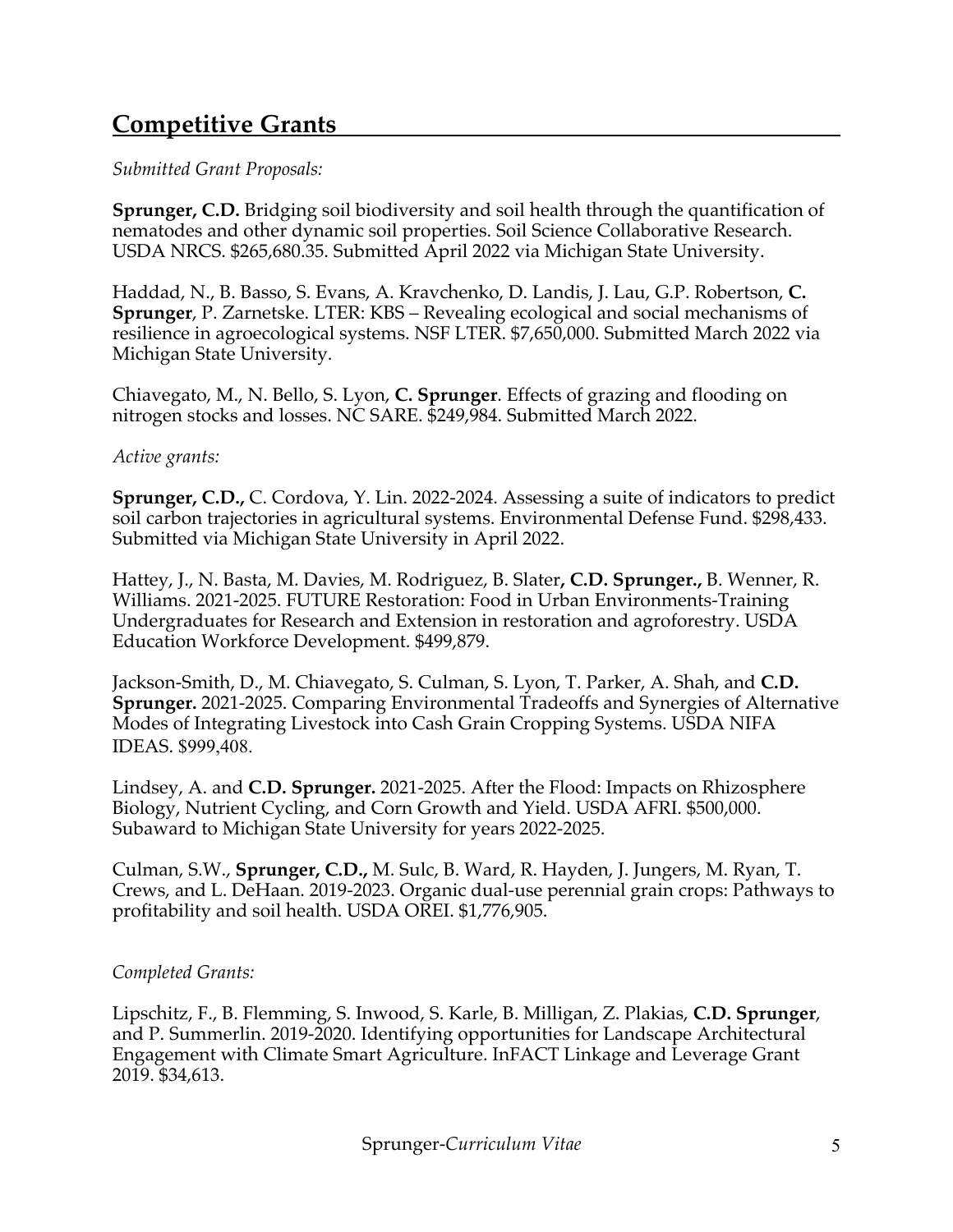Martin, K\*. and **C.D. Sprunger.** 2020-2021.The use of nematodes and enzyme activities for on-farm soil biological health tests. USDA North Central Sustainable Agriculture Research and Education Graduate Student Grant. \$10,875.

**Sprunger, C.D.** 2020-2021. Nematode Quantification in Ohio Soybean Fields. Ohio Soybean Council. \$35,000.

**Sprunger, C.D.,** N.C. Kawa, J.E. Doll, P. Singh. 2020-2021. How can soil health indicators inform farmers' soil conservation practices and climate adaptation strategies? InFACT Linkage and Leverage Grant. \$34,153.

**Sprunger, C.D.** 2019-2021. Rainfall extremes and rhizosphere dynamics: Implications for soil health and crop productivity. OARDC Seeds. \$49,987.

Lindsey, L. E. Hawkins, and **C.D. Sprunger**. 2019-2020. Identifying the cause of soybean self-thinning using Climate FieldView™. Bayer Crop Science. \$68,512.

Baethgaen, W. and **Sprunger, C.D.** 2016. Developing and assessing soil carbon management and restoration recommendations for climate smart agriculture: A pilot study with smallholder farmers in Tanzania. Columbia University, The Earth Institute: Cross-Cutting Initiative. \$30,000.

**Sprunger, C.D.** and G.P. Robertson. 2015. Biodiversity effects on soil carbon gain in annual and perennial cropping systems. USDA Sustainable Agriculture Research and Education Program; 2014-2015. \$6,382.

#### *Submitted but unsuccessful grant proposals:*

V. Roman-Ryna, J. Jacobs**, C.D. Sprunger.** USDA AFRI. Assessing the impact of carbon availability on soil food webs in rice ecosystems for enhanced crop productivity and ecological function. \$849,726.

**Sprunger, C.D.** Linking farmer management decisions to soil health outcomes. FFAR New Innovator Award. \$448,943.33.

**Sprunger, C.D.** Advancing plant production and diversifying STEM through dedicated training and mentorship. USDA NIFA National Needs Fellowship Program. \$79,500.

Jackson-Smith, D., Culman, S.W., Dooah, D., Kumarappan, S., **Sprunger, C.D**. Improving the Value of Scientific Research on Organic Systems: Incorporating Soil Balancing into Soil Health Management through Tiered Collaborative Research. USDA OREI. \$1,499,935.

Mercer, K., **C.D. Sprunger,** R. Dick, H. Perales, and V. Bernau. Dissecting the impacts of genetic and environmental variation on nitrogen fixation in maize. USDA AFRI. \$498,955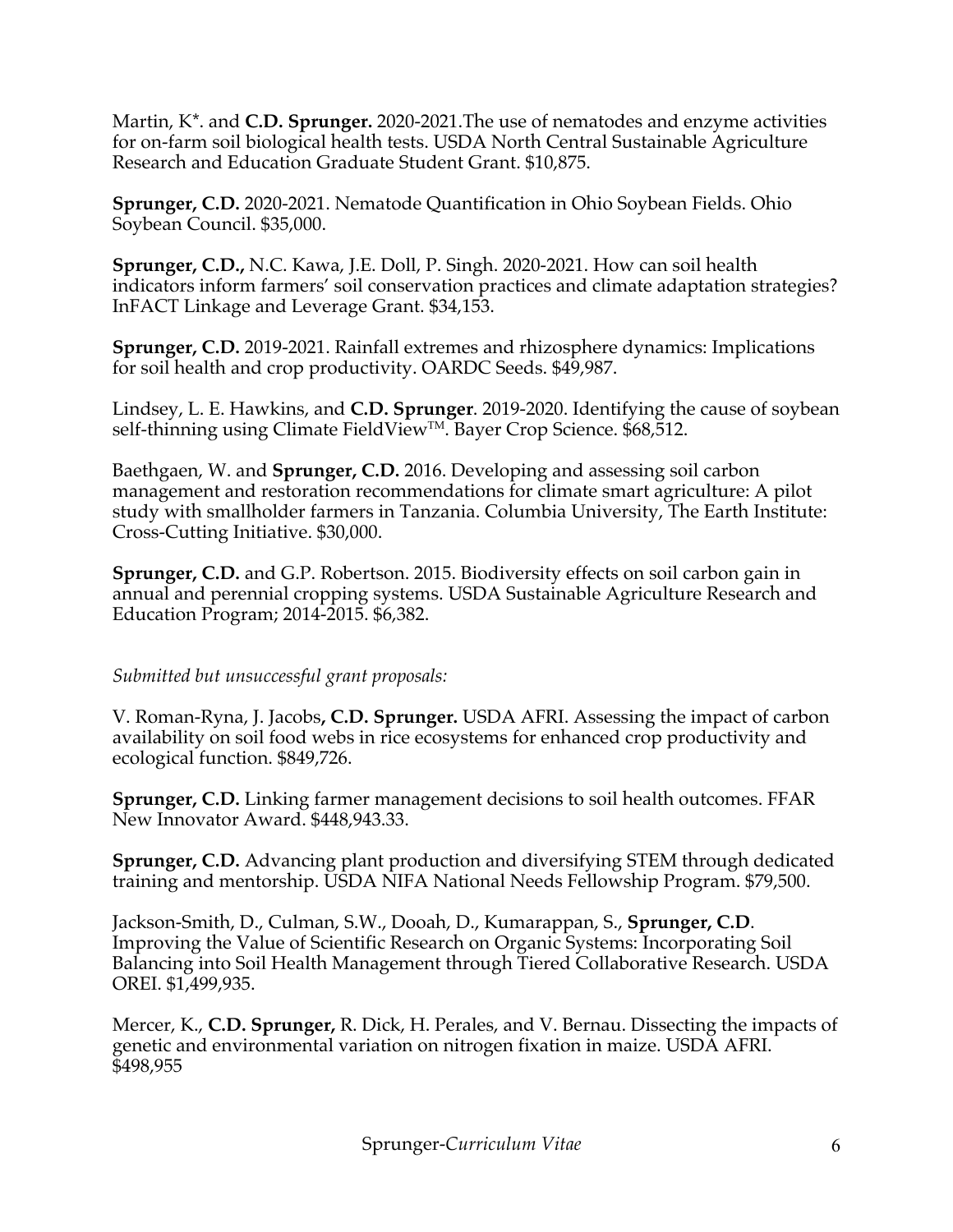**Sprunger, C.D.** Linking farmer management decisions to soil health outcomes. FFAR New Innovator Award. \$445,260.

**Sprunger, C.D.** and S.W. Culman. Uncovering the hidden half of cover crops: Linking belowground processes to soil health and agronomic performance. USDA AFRI. \$499,916

Culman, S.W. **C.D. Sprunger,** A. Hodson. Development of rapid nematode indicators to reflect soil food web functions. USDA AFRI. \$494,667.

Jackson-Smith, D., M. Chiavegato, S. Culman, S. Lyon, T. Parker, A. Shah, **C.D. Sprunger,** and H. Wang. 2019. Comparing Environmental Tradeoffs and Synergies of Alternative Modes of Integrating Livestock into Cash Grain Cropping Systems. USDA NIFA IDEAS. \$1,000,000.

Lindsey, A. and **C.D. Sprunger.** 2019. After the Flood: Impacts on Rhizosphere Biology, Nutrient Cycling, and Corn Growth and Yield. USDA AFRI. \$494,667.

Singh, P., N.C. Kawa, **C.D. Sprunger**. 2020. An integrated approach to assessing the impacts of extreme precipitation on soil health and farmer decision-making in Ohio. USDA North Central Sustainable Agriculture Research and Education Graduate Student Grant. \$9,930.

Chen, C., Lyon, S., Demyan, S., **Sprunger, C.D.** 2020. Wireless In-Situ Soil Sensing System Development. National Science Foundation. \$939,401.

Tomich, T.P., Scow, K., Hoy, C., Geisseler, D., Ullmann, K., Huber, P., Lipschitz, F., Culman, S.W., **Sprunger, C.D.,** and Jackson-Smith, D. 2018. Tipping the scales towards a sustainable food system connecting soil health practices from microbiomes to working landscapes. USDA SAS. \$9,997,893.

## **Invited Seminars, Extension Workshops, and Media**

**Sprunger, C.D.** 2022. Lessons from the Rhizosphere: Opportunities for Climate Mitigation and Adaptation in Agroecosystems. University of Missouri Interdisciplinary Plant Group Symposium. Invited Speaker.

**Sprunger, C.D.** 2022. Advancing soil health assessments for enhanced agronomic performance and ecological function. Department of Geography. University of Wisconsin. Invited Speaker for the Yi-Fu Lecture Series.

**Sprunger, C.D.** 2022. Advancing soil health assessments for enhanced agronomic performance and ecological function. Department of Soil, Water, and Climate. University of Minnesota. Invited Speaker.

**Sprunger, C.D.** 2022. Rhizosphere dynamics drive soil health and plant performance in agroecosystems. Soil and Water Sciences Department. University of Florida. Diversity, Equity, & Inclusion Committee Invited Seminar Speaker.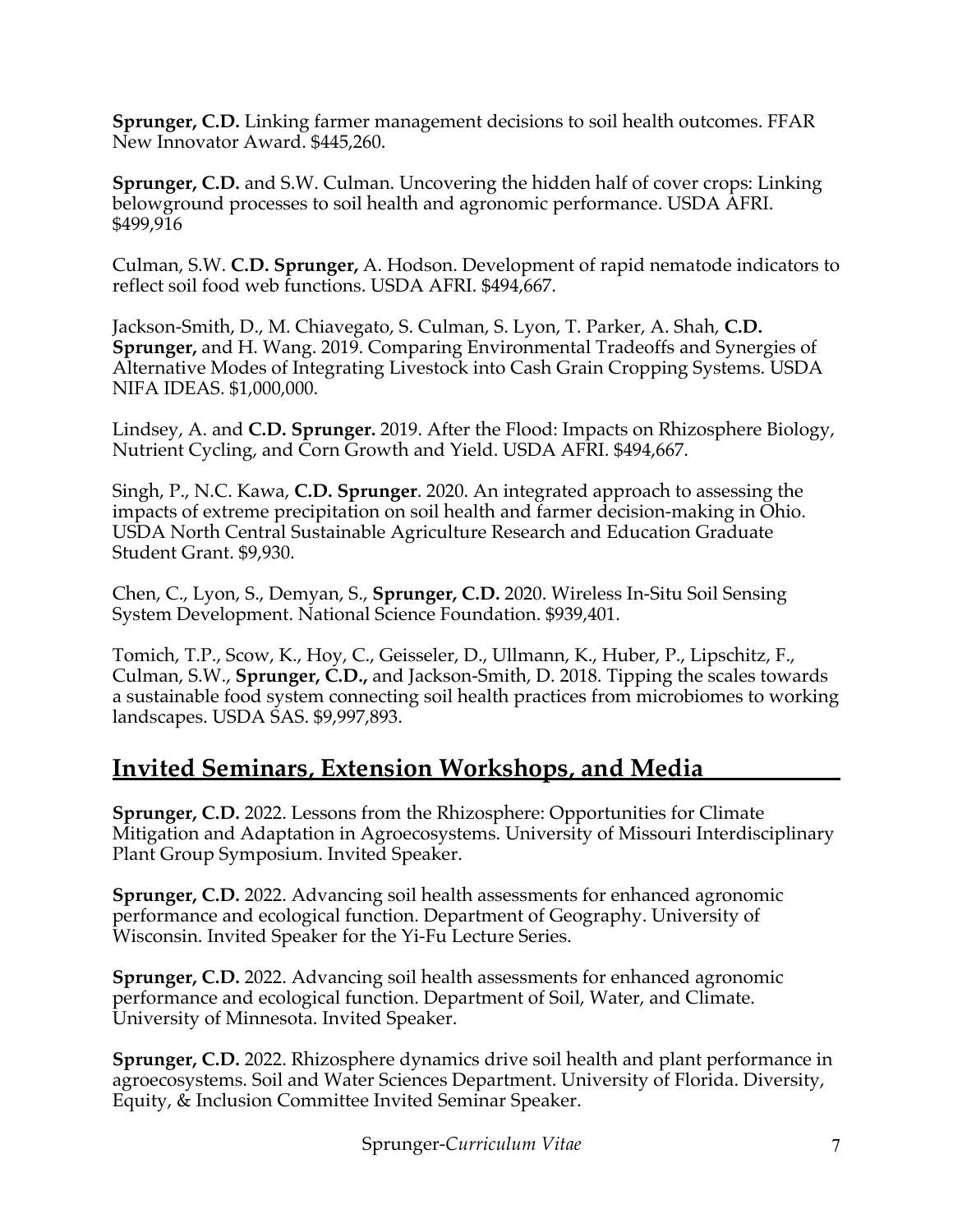**Sprunger, C.D.** 2021. Advancing soil health assessments for enhanced agronomic performance and ecological function. Kellogg Biological Station and The Department of Plant, Soil, and Microbial Sciences. Michigan State University. Invited Speaker.

**Sprunger, C.D.** 2021. Rhizosphere dynamics drive soil health and plant performance in agroecosystems. Department of Plant Pathology. The Ohio State University. Invited Speaker.

**Sprunger, C.D.** 2021. Carbon Markets. Ask the Expert Panelist. Farm Science Review. The Ohio State University. Invited Panelist.

**Sprunger, C.D.** 2021. Soil Carbon Pools and their connection to soil health. Soil Health Nexus Conference. Michigan State University. Invited Speaker.

**Sprunger, C.D.** 2021. Encourage development of root stocks that increase carbon capture and can support grain crop cover. Agricultural Genome to Phenome Initiative. USDA funded virtual conference. Invited Speaker.

**Sprunger, C.D.** 2021. How do rhizosphere dynamics drive soil health in agroecosystems? Kellogg Biological Station Seminar Series, Michigan State University. Invited Seminar Speaker.

**Sprunger, C.D.** 2021. How do rhizosphere dynamics drive soil health in agroecosystems? Department of Environmental Science, Policy, and Management, University of California, Berkeley. Spring Seminar Series. Invited Seminar Speaker.

**Sprunger, C.D.** 2021. Which management practices most influence soil health in organic corn production? The Ohio State University Organic Webinar Series. Virtual Oral Presentation.

**Sprunger, C.D.** and T. Martin. 2020. Drivers of rhizosphere dynamics and soil biological health in agroecosystems. ASA-CSSA-SSSA International Meetings. Invited oral talk (Virtual).

**Sprunger, C.D.** 2020. How do rhizosphere dynamics drive soil health in agroecosystems? Department of Plant Science Fall Seminar Series, Penn State University. Invited Seminar Speaker.

**Sprunger, C.D. 2020.** Can nematodes serve as effective soil health indicators? Washington State University Soil Health Seminar. Oral Presentation.

**Sprunger, C.D.** 2020. The role that roots play in building soil organic matter and soil health. Association for Ohio Pedologists. February 27, 2020.

**Sprunger, C.D.** 2020. The role that roots play in building soil organic matter and soil health. Conservation Tillage Conference. March 4, 2020.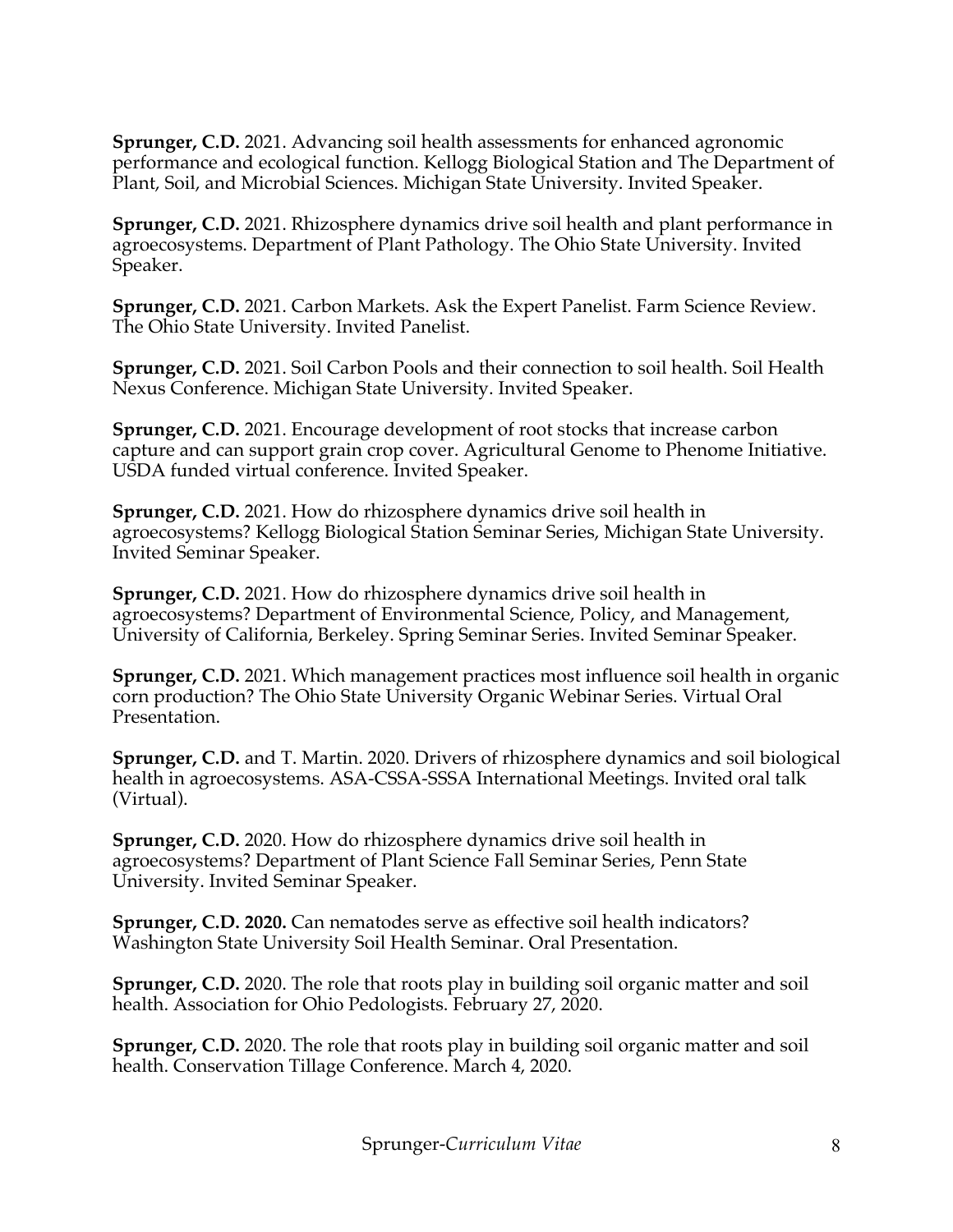**Sprunger, C.D.** 2019. How do soils provide important ecosystem services? Invited Speaker. Environmental Professionals Network. Columbus, Ohio. December 4, 2019.

**Sprunger, C.D.** 2019. Perenniality or Diversity: Which is most effective at providing ecosystem services within agro-ecosystems? Ames, IA. Invited Speaker. Department of Agronomy seminar series, Iowa State University.

**Sprunger, C.D.** 2019. Embracing Difficult Conversations: The necessary path to diversifying soil science. Amherst, MA. Bridge Scholar/Invited Speaker. Stockbridge School of Agriculture Seminar Series: Bridge2Impacts, University of Massachusetts.

**Sprunger, C.D.** 2019. Perenniality or Diversity: Which is most effective at providing ecosystem services within agro-ecosystems? Amherst, MA. Bridge Scholar/Invited Speaker. Stockbridge School of Agriculture Seminar Series: Bridge2Science, University of Massachusetts.

**Sprunger, C.D.** 2019. Perenniality or Diversity: Which is most effective at providing ecosystem services within agro-ecosystems? Columbus, OH. Invited Speaker. Department of Horticulture and Crop Seminar Series, The Ohio State University.

**Sprunger, C.D.** 2019. What management practices most influence soil health in corn production? Conservation Tillage and Technology Conference. Ada, OH. Invited Speaker.

**Sprunger, C.D.** 2019. Sustainable Agriculture: Can we increase crop productivity while reducing agriculture's environmental footprint? Department of Biology Seminar Series, College of Wooster. Wooster, OH. Invited Seminar Speaker.

**Sprunger, C.D.** and S. W. Culman. 2019. On-farm evaluation of crop diversity effects on soil health and ecosystem function in the Great Lakes Region. Special Session. Soil Science Society of America International Annual Meetings. San Diego, CA. Invited Oral Presentation.

**Sprunger, C.D.** 2018. Root production and soil carbon dynamics in agroecosystems. Microbial Based Solutions for Agriculture. The Ohio State University. Wooster, OH. Invited Oral Presentation.

**Sprunger, C.D.** 2018. Root production and soil carbon dynamics in agroecosystems: A biogeochemical and social science approach. School of the Environment and Natural Resources, The Ohio State University. Invited Oral Presentation.

**Sprunger, C.D.** 2017. Managing soil carbon: Implications for enhanced crop productivity, long-term soil health, and climate change mitigation. Department of Biology Seminar Series, East Carolina University. Invited Seminar Speaker.

**Sprunger, C.D.** 2017. Diversity and Inclusion in STEM. Department of Biology, East Carolina University. Greenville, North Carolina. Invited Oral Presentation.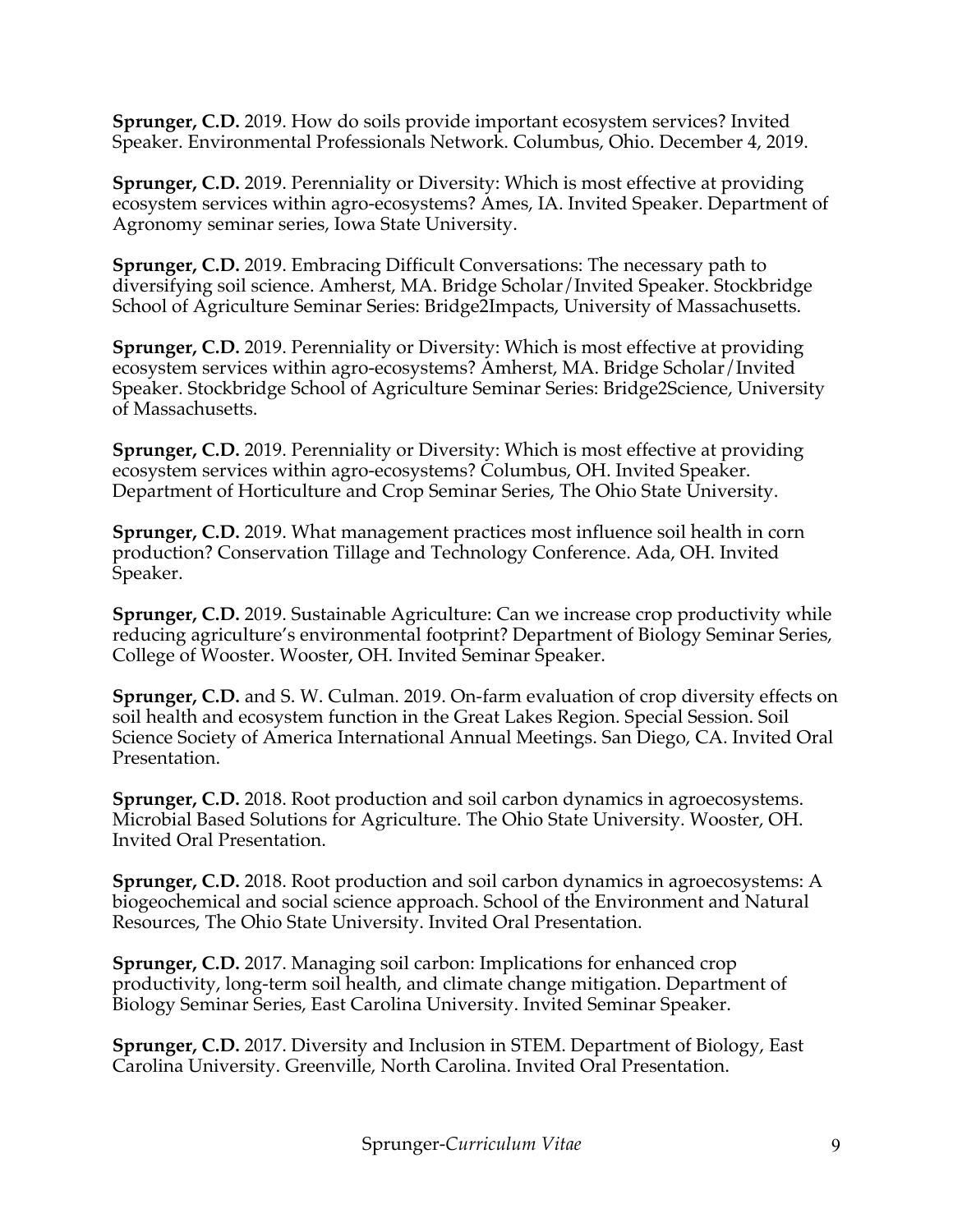**Sprunger, C.D.** 2017. Soildoc Maproom Climate Tool Application. USAID funded workshop. Morogoro, Tanzania. Extension Talk: Invited Oral.

**Sprunger, C.D.** 2016. The importance of Active Soil C. Prairie Public: Main Street Radio. Radio Show Interview. Friday, July 22, 2016. http://www.prairiepublic.org/radio/mainstreet

O'Neill, B.E. and **C.D. Sprunger**. 2015. Results of soil health tests on Michigan farms. Farming for the Future Conference. Paw Paw, MI. Extension Talk: Oral.

**Sprunger, C.D.,** S.S. Snapp, and S.W. Culman. 2013. Management impacts on belowground carbon dynamics: annual versus perennial cropping systems. Special Session on Managing Belowground Processes in Agroecosystems. Ecological Society of America Annual Meeting, Minneapolis, MN. Oral Presentation.

**Sprunger, C.D.** and B. Gottshall. 2012. Perennialization in Urban and Rural Landscapes to Enhance Ecosystem Services. LTER All Scientist Meeting. Estes Park, CO. Oral Presentation/Workshop Moderator.

### **Presentations**

**Sprunger, C.D.** and Martin, T. 2020. Exploring the relationship between key soil health indicators and nematode community composition in agroecosystems. American Geophysical Union Annual Meetings (virtual). Poster Presentation.

Hoekstra, N.C. **C.D. Sprunger**, N.T. Basta, M.M Gardiner, and S.W. Culman. 2019. The impact of Vegetation Management Strategies on Soil Health in Urban Vacant Lots. Soil Science Society of America International Annual Meeting. San Diego, CA.

Wade, J., S.W. Culman, T.T. Hurisso, and **C.D. Sprunger.** 2019. Benefits and Limitations of Soil Carbon, Nitrogen and Biological Measures of Soil Health. Soil Science Society of America International Annual Meeting. San Diego, CA.

**Sprunger, C.D.,** S.W. Culman, C.A. Palm, B. Vanlauwe. (2017). Integrated soil fertility management has altering effects on soil health and crop productivity across sites in Kenya. Soil Science Society of America Meeting. Tampa, Florida. Oral Presentation.

**Sprunger, C.D.,** and G.P. Robertson. (2015). Differences in active, slow, and resistant soil carbon fractions under annual and perennial biofuel crops. Long Term Ecological Science All Scientists Meeting. Estes Park, Colorado. Poster Presentation.

**Sprunger, C.D.,** G.P. Robertson, R.D. Jackson, and L.G. Oates. 2015. Differences in fine root production and C allocation among perennial cropping systems in contrasting soils of the upper Midwest. Ecological Society of America Annual Meetings. Baltimore, Maryland. Oral Presentation.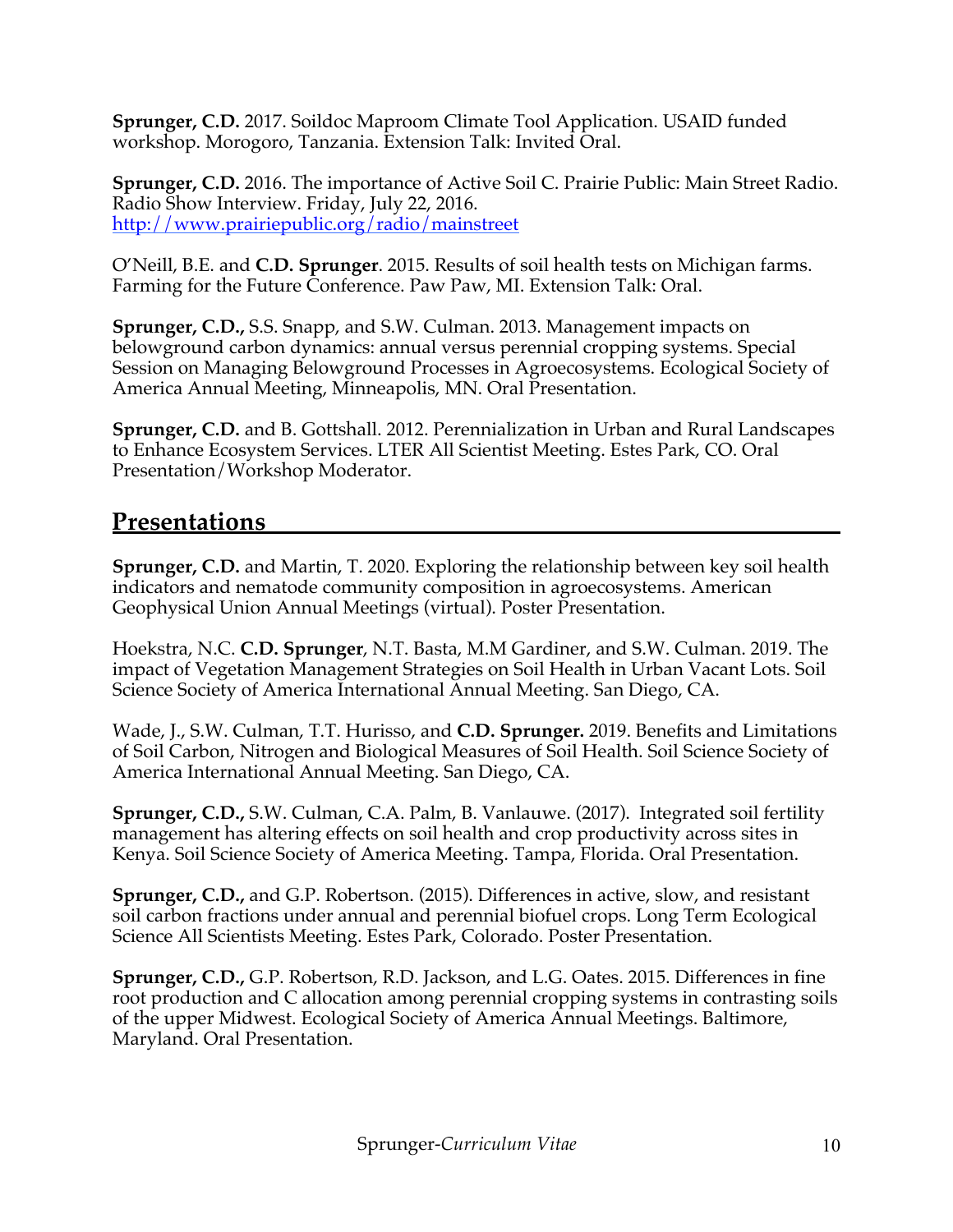**Sprunger, C.D.,** and G.P. Robertson. 2014. Differences in active and slow soil carbon fractions under annual and perennial biofuel crops. Soil Science Society of America Meeting. Long Beach, CA. Poster Presentation.

**Sprunger, C.D.,** S.S. Snapp, and S.W. Culman. 2013. Root production an indicator for belowground nitrogen use efficiency in perennial and annual grain cropping systems. Soil Science Society of America Meeting. Tampa, FL. Oral Presentation.

**Sprunger, C.D.,** S.S. Snapp, and S.W. Culman. 2013. Implications for carbon sequestration: Management effects on annual and perennial root production. Michigan Organic Reporting Session, East Lansing, MI. Poster Presentation.

**Sprunger, C.D.,** S.S. Snapp, and S.W. Culman. 2013. Implications for carbon sequestration: Management effects on annual and perennial root production. LTER Kellogg Biological Station All Scientist Meeting, East Lansing, MI. Poster Presentation.

**Sprunger, C.D.,** S.S. Snapp, and S.W. Culman. 2012. Implications for carbon sequestration: Management effects on annual and perennial root production. Soil Science Society of America Meeting, Cincinnati, OH. Poster Presentation.

**Sprunger, C.D.,** S.S. Snapp, and S.W. Culman. 2012. Annual vs. perennial roots: Implications for carbon sequestration in agriculture. Ford Foundation Fellowship Conference, Newport Beach, CA. Poster Presentation.

**Sprunger, C.D.,** S.S. Snapp, and S.W. Culman. 2012. Conventional and Organic Management Effects on Annual and Perennial Root Biomass. Michigan Organic Reporting Session, East Lansing, MI. Poster Presentation.

**Sprunger, C.D.** and D. Zabowski. 2011. Organic farming and its effect on soil carbon content. Michigan Organic Reporting Session, East Lansing, MI. Poster Presentation.

**Sprunger, C.D.** and D. Zabowski. 2009. Organic farming and its effect on soil carbon content. Program on the Environment Symposium, University of Washington, Seattle. Oral Presentation.

**Sprunger, C.D.** and D. Zabowski. 2009. Organic farming and its effect on soil carbon content. Soil Science Society of America Meeting, Pittsburgh. Poster Presentation.

### **Fellowships, Honors, and Awards**

National Science Foundation Post-Doctoral Fellowship in Biology, \$138,000 2016,2017

ASA, CSSA, SSSA Graduate Student Leadership Award 2014

Kellogg Biological Station Graduate Research Fellowship, \$1000 2014

Sprunger-*Curriculum Vitae* 11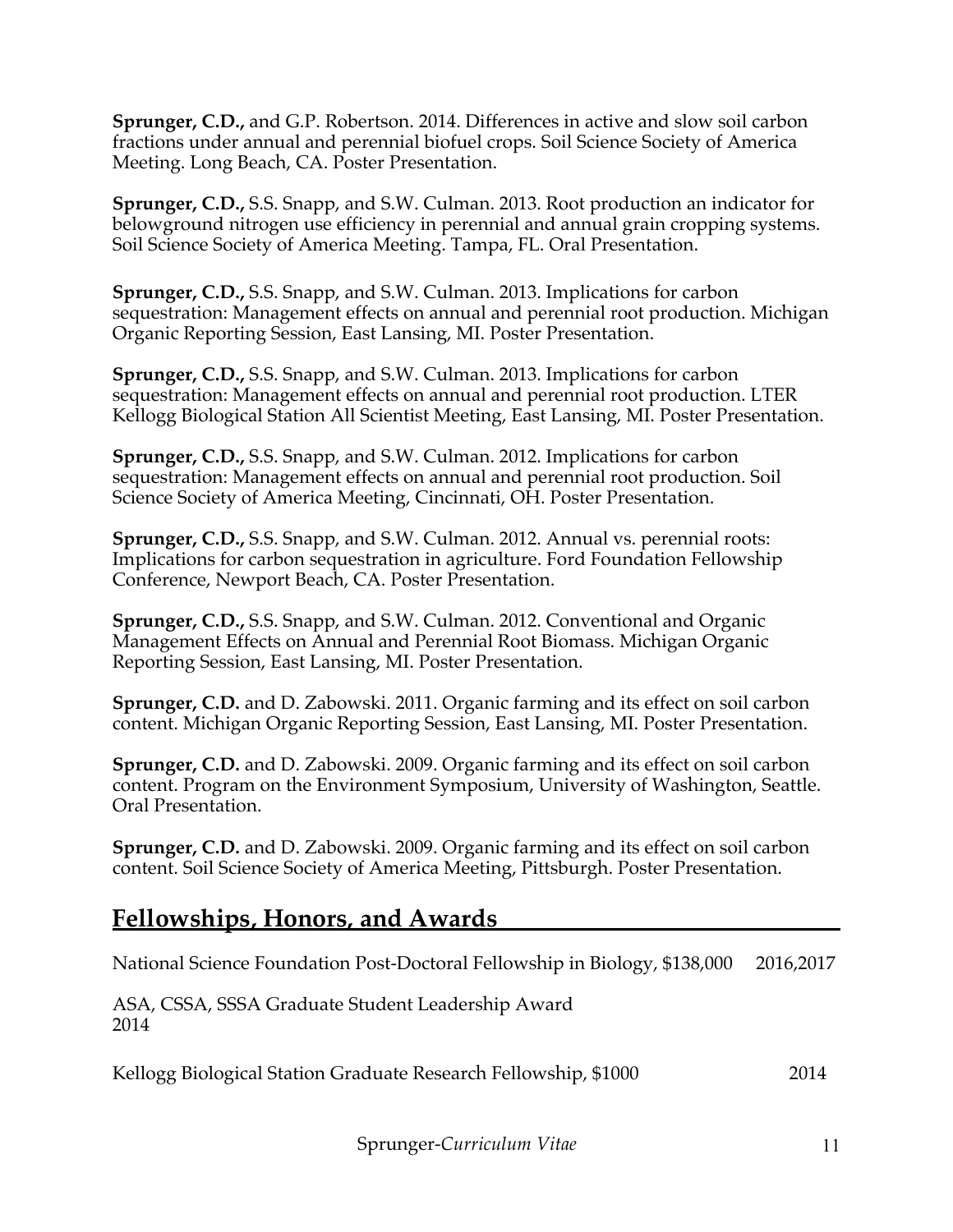ASA, CSSA, SSSA Future Leaders in Science Award, Washington D.C. 2014

| National Ford Foundation Fellowship, \$66,000                                         | 2012-2014  |
|---------------------------------------------------------------------------------------|------------|
| Michigan State University Enrichment Fellowship, \$48,000                             | 2010, 2015 |
| Soil Science Society of America Meeting, Cincinnati, OH, Student Poster Award<br>2012 |            |
| Michigan Organic Reporting Session, Graduate Student Poster Award                     | 2013       |
| National Science Foundation Graduate Research Fellowship (Honorable mention) 2012     |            |
| Kellogg Biological Station, Summer Student Fellowship, \$1000                         | 2011       |
| Michigan Organic Reporting Session, Graduate Student Poster Award                     | 2011       |
| Undergraduate Travel Award, Forest Resources, University of Washington, \$400         | 2009       |

## **Teaching, Advising, and Mentoring**

| <b>Teaching</b><br><b>Instructor,</b> The Ohio State University, Root and Rhizosphere Ecology                                                                         | 2019-Present        |
|-----------------------------------------------------------------------------------------------------------------------------------------------------------------------|---------------------|
| <b>Instructor,</b> The Ohio State University, Advanced Principles in Enviro Sci                                                                                       | 2021-Present        |
| <b>Co-Instructor, The Ohio State University, ENR 8890.04</b>                                                                                                          | Spring 2020-Present |
| Graduate Student Chair<br>Current: Tvisha Martin (PhD, ENR), Prabhjot Singh (PhD, ESGP), Cole Goldman (MS,<br>ENR), MK Klenkar (MS, ENR), and Danielle Bush (MS, ENR) |                     |
| <b>Completed:</b> Tvisha Martin (MS, ENR), Prabhjot Singh (MS, ESGP)                                                                                                  |                     |
| Graduate Student Committee Member (8 total)<br>Current MS Students: and Christine Charles (SENR), Ashly Dyck (SENR), Chee Gang<br>Ngui (HCS)                          |                     |
| Complete: Francis Clark (HCS), Ana Vazquez (Plant Pathology), Jenna Moore (HCS)                                                                                       |                     |

**Current PhD students:** Andrea Leiva Soto (HCS); Jack McCoy (HCS); Sean Fenstemaker (HCS); Xin Lin (EEOB), Lourdes Arrueta Antequera (FABE)

Post-Bachelor Technicians

- Nicole Hoekstra
- Meredith Mann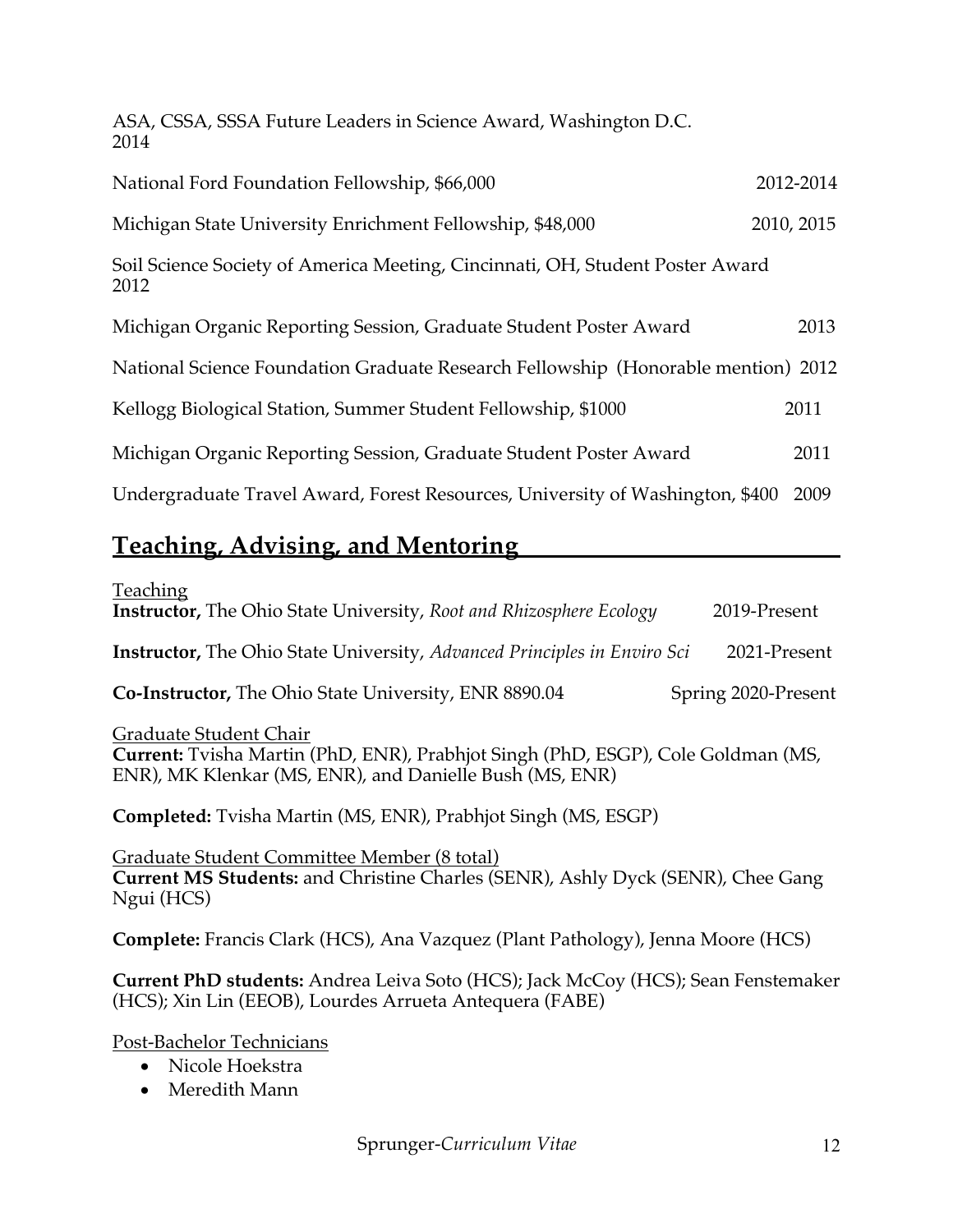| <u>Undergraduate Research Assistants and Undergraduate Research Distinction</u><br>Dani Alabyadh (Fall 2020-Present)<br>Jacob Murray (Spring 2021-Present)<br>$\bullet$                                 |
|---------------------------------------------------------------------------------------------------------------------------------------------------------------------------------------------------------|
| Guest Speaker<br>Spring 2021<br>Assessing soil health on farmer field<br>ESPM 290, Science of Healthy Soils University of California, Berkeley<br>٠                                                     |
| <b>Fall 2019</b><br>Guest Lecture<br>The Rhizosphere: Important for Food production and the Environ.<br>ENR 3000, The Ohio State University<br>٠                                                        |
| Summer 2019<br>Guest Lecture<br>The Rhizosphere: Important for Food production and the Environ.<br>$\bullet$<br>ENR 3000, The Ohio State University<br>$\bullet$                                        |
| Summer 2019<br>Guest Lecture<br>How to identify a research question?<br>$\bullet$<br>Summer Research Opportunities Program, OARDC                                                                       |
| Guest Instructor<br>Spring 2019<br>Soil Science Graduate Seminar<br>Organized Inaugural OSU Soil Science Symposium<br>$\bullet$                                                                         |
| November 2018<br>Invited Guest Lecture<br>Crop rotations, diversity, and perenniality impacts on nutrient cycling<br>SENR Soil Fertility Course. Wooster, OH.                                           |
| <b>Invited Guest Lecture</b><br>November 2018<br>Sustainable management practices for enhanced yields and ecosystem services<br>ATI Soil fertility Course. Wooster, OH.                                 |
| <b>Invited Guest Lecture</b><br>November 2017<br>Sustainable management practices for enhanced yields and ecosystem services<br>SENR Soil Fertility Course. Columbus, OH.                               |
| Summer 2014<br>Mentor to Alessandra Zuniga<br>Research Experience for Undergraduates Program at the Kellogg Biological<br>Station.<br>Completed M.S. in Biology from Northern Arizona University (2017) |
| Mentor to Lazarius Miller<br>Summer 2014<br>Undergraduate Research Apprentice Program at the Kellogg Biological Station                                                                                 |

• Louceline Fleuridor

Sprunger-*Curriculum Vitae* 13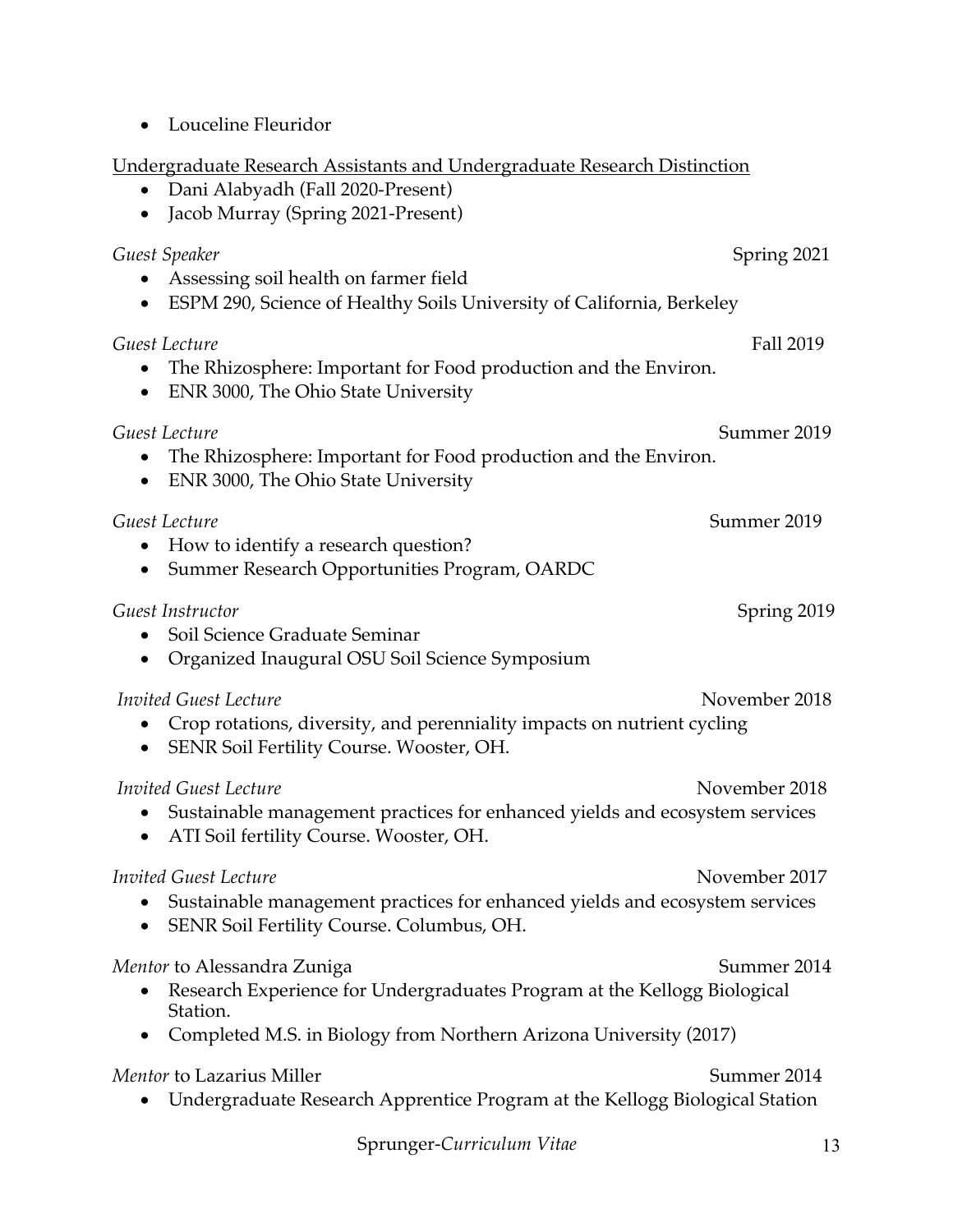*Mentor and Supervisor* to Marie-Flore Doyen Summer 2013

- Undergraduate Exchange Program between the Kellogg Biological Station and Purpan University
- Completed Masters of Agriculture from Purpan University (2016)

*Mentor and Tutor* to twenty Sexton high school students 2011-2012

• College Ambition Program at Sexton High School, Lansing MI.

### **Service**

#### **The Ohio State University**

- SENR Fellowship Committee
- Spring 2021-Present

### **The Ohio State University/OARDC**

- ORIP Committee
- January 2020-Present

### **Soil Science Society of America Science Outstanding Dissertation Committee**

• January 2020-Present

### **Soil Science Society of America Science Policy Committee**

• January 2020-Present

### **Agronomy, Crops, and Soils Diversity Society Committee**

• January 2020-Present

#### **The Ohio State University**

- SENR Academic Affairs Committee
- Fall 2019-Present

#### **The Ohio State University**

- InFACT Strategy, Research and Grant Opportunities
- Fall 2019 (August 22, 2019)

### **The Ohio State University**

- SENR DIJE Taskforce
- Spring 2019-Present

### **The Ohio State University**

- Alpha Zeta Partners
- Spring 2019

#### **The Ohio State University**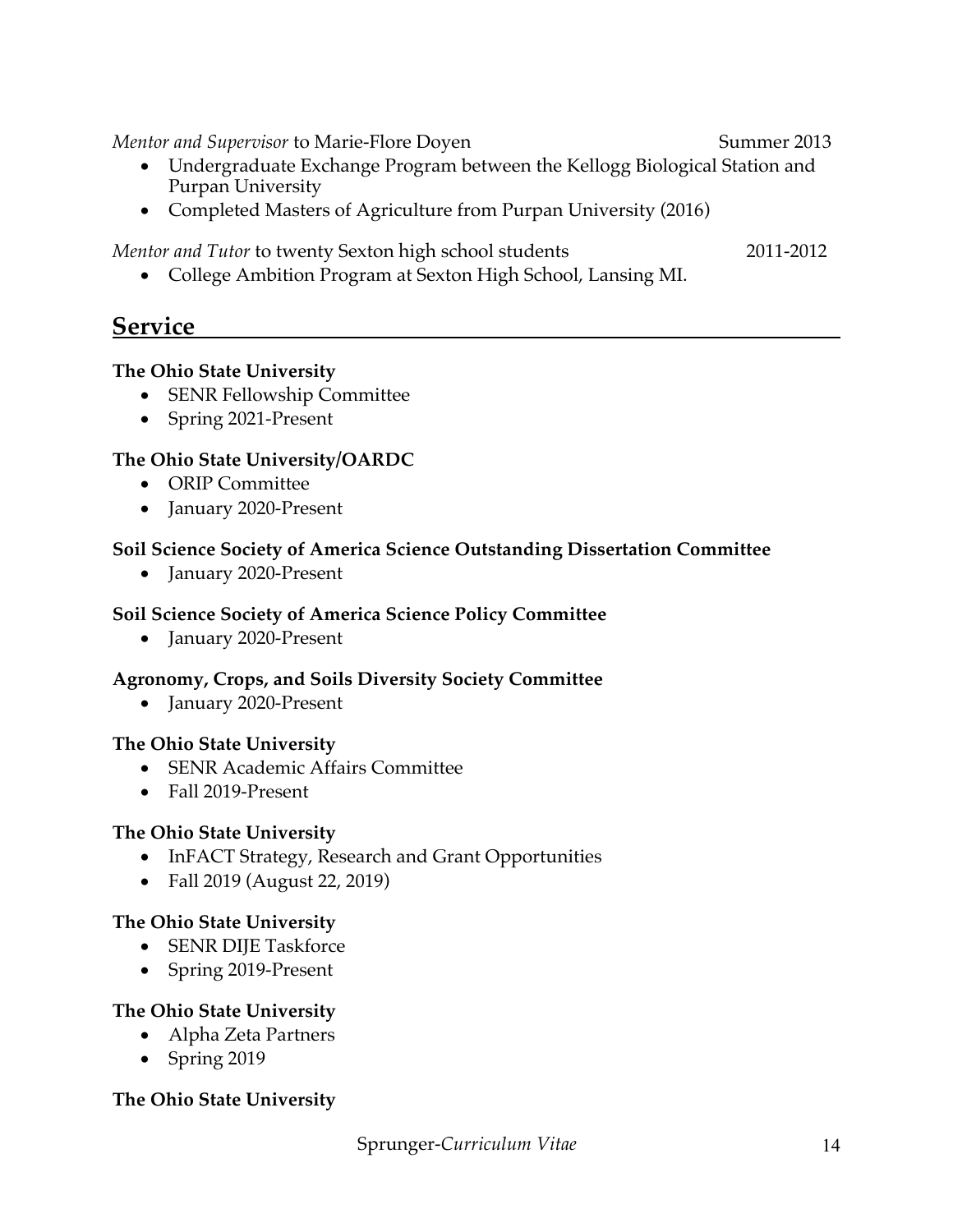- MENR Learning Objectives Ad Hoc Committee
- Spring 2019

### **The Ohio State University**

- SENR Hydrology Position Search Committee
- Fall 2018-Spring 2019

#### **The Ohio State University**

- SENR Soil Science Curriculum Re-vamp
- Weekly meetings, Fall 2018; Spring 2019; Fall 2019

#### **The Ohio State University**

• InFact Discovery Theme Strategic Planning Retreat, Initiative for Food and AgriCultural Transformations, September 6, 2018

**Peer Reviewer:** PNAS, Biogeochemistry, Agriculture, Ecosystems, and the Environment, Plant and Soil, Soil Science Society of America, Geoderma, Agronomy Journal, Applied Ecology, Applied Soil Ecology, Nutrient Cycling in Agroecosystems, Global Change Biology

| <b>Mentor,</b> The Fairy God-Sister mentoring program,<br>New York City                                                                                | February 2017-April 2018 |
|--------------------------------------------------------------------------------------------------------------------------------------------------------|--------------------------|
| <b>Tour Guide, Long Term Ecological Research Site</b><br>Kellogg Biological Station, Michigan State University                                         | June 2014-2015           |
| <b>Communicating Science Volunteer, Science Festival</b><br>Michigan State University                                                                  | April 2014               |
| Graduate Student Representative, Seminar Committee<br>Kellogg Biological Station, Michigan State University                                            | 2014-2015                |
| Graduate Student Representative, Academic Programs Committee,<br>2013-2014<br>Kellogg Biological Station, Michigan State University                    |                          |
| <b>Communicating Science Volunteer, Share the harvest, Kellogg</b><br>Biological Station, Michigan State University                                    | Oct. 2013                |
| Graduate Student Representative, Graduate Program Committee,<br>Department of Plant, Soil, and Microbial Sciences, Michigan State University           | 2011-2013                |
| <b>Secretary, Crop and Soil Science Graduate Student Organization.</b><br>Department of Plant, Soil, and Microbial Sciences, Michigan State University | 2010-2013                |
| Co-Chair, Professional Development Committee,<br>Graduate Women in Science Association, Michigan State University Chapter                              | 2011-2012                |
|                                                                                                                                                        |                          |

Sprunger-*Curriculum Vitae* 15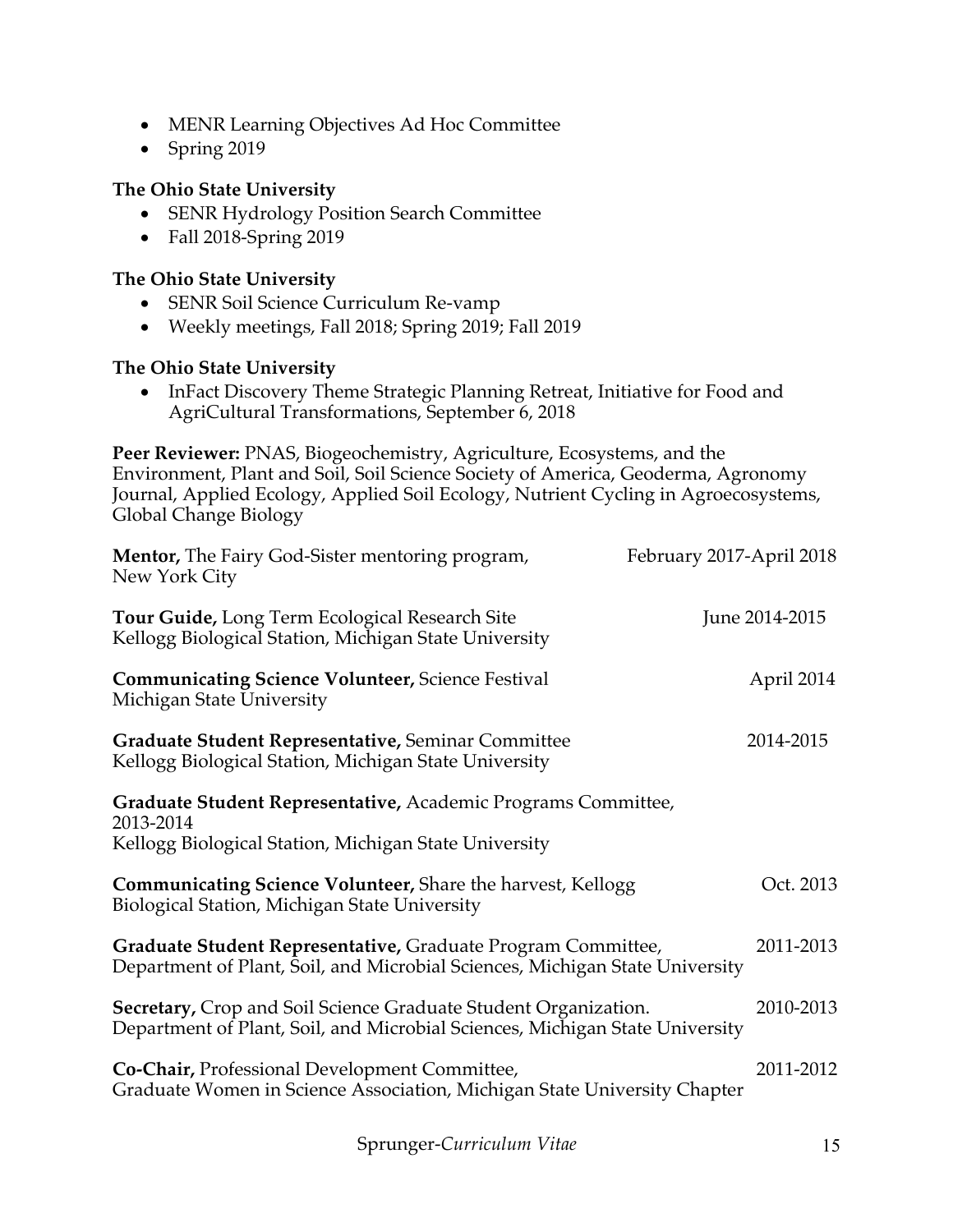# **Professional Development Training**

| Teaching Assistant Seminar and Orientation, Michigan State University         | 2013 |
|-------------------------------------------------------------------------------|------|
| Science policy, Communication, and Advocacy training, ASA, CSSA, SSSA<br>2014 |      |
| Mentoring workshop, W.K. Kellogg Biological Station                           | 2013 |
| Stable Isotope Biogeochemistry intensive course, Michigan State University    | 2012 |
| Cropping System Modeling Course (SALUS), Michigan State University<br>2011    |      |
| 40-hour Hazardous Waste Training, Environmental Protection Agency             | 2009 |
| Resources Conservation and Recovery Act three-day training, McCoy Associates  | 2008 |

## **Professional Memberships**

Ecological Society of America, Soil Science Society of America, Crop and Soil Science Society of America, and Agronomy Society of America, Association for Women Soil Scientists, Graduate Women in Science, Xi Sigma Pi Honor Society.

## **Outreach, Public Engagement, Diversity and Inclusion**

Scienta Feature: Tackling Soil Health from Every Angle. March 2022 https://doi.org/10.33548/SCIENTIA803

Generated soil health test results for 22 farmers across Ohio. Fall 2020.

Judge for Agronomy, Crops, and Soils Student Diversity Poster Competition. ASA-CSA-SSSA. Virtual Annual Meetings. November 2020.

Leaders of Color Career Panel: Young Professionals in the Environmental Space. River Network. October 7, 2020.

European Geosciences Union. Black in Soil Science Feature. Blog Post. 2020. https://blogs.egu.eu/divisions/sss/2020/07/06/black-in-soil-science/

Soil health in the No-till trial presentation to legislative staffers. CFAES. August 23, 2019.

Designed hands on soil science activities for  $5<sup>th</sup>$  and  $6<sup>th</sup>$  grade students as part of the Expanding Your Horizons Girl's Science Day. College of Wooster. April 6<sup>th</sup>, 2019.